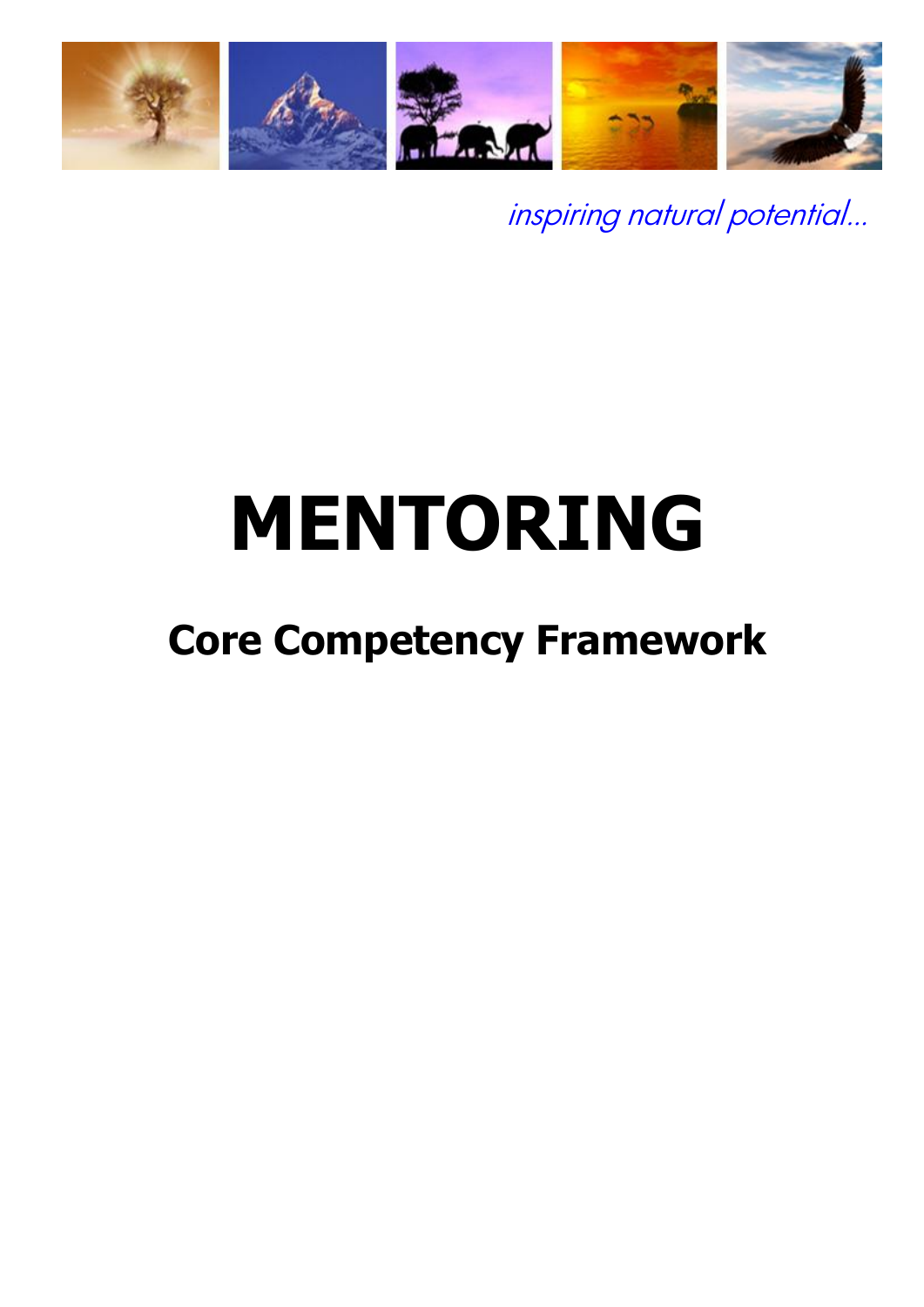#### **Introduction**

One of the major issues faced by organisations when developing mentoring schemes is the absence of a clear definition. In the USA for instance mentoring is usually sponsor-focused, the agenda is driven by the mentor and the mentee is seen as a protégé. In Europe a more developmental focus is usually accepted. In this definition the agenda is driven more from the mentee's perspective with an emphasis on becoming more self-resourceful. The mentee is responsible for their own development and career.

For the purposes of this paper the European model has been adopted using a five phase process. The five phases are:

- i. Building Rapport.
- ii. Setting Direction.
- iii. Progression.
- iv. Winding up.
- v. Moving on.

A number of books and research papers were used to compile the competencies detailed in the following pages. The main key references were:

- $\checkmark$  The Situational Mentor, An International Review of Competences and Capabilities in Mentoring, edited by David Clutterbuck and Gill Lane.
- $\checkmark$  Transformational Mentoring by Julie Hay
- $\checkmark$  Mentoring in Action by David Megginson and David Clutterbuck
- $\checkmark$  Mentoring Executives & Directors by David Clutterbuck and David Megginson

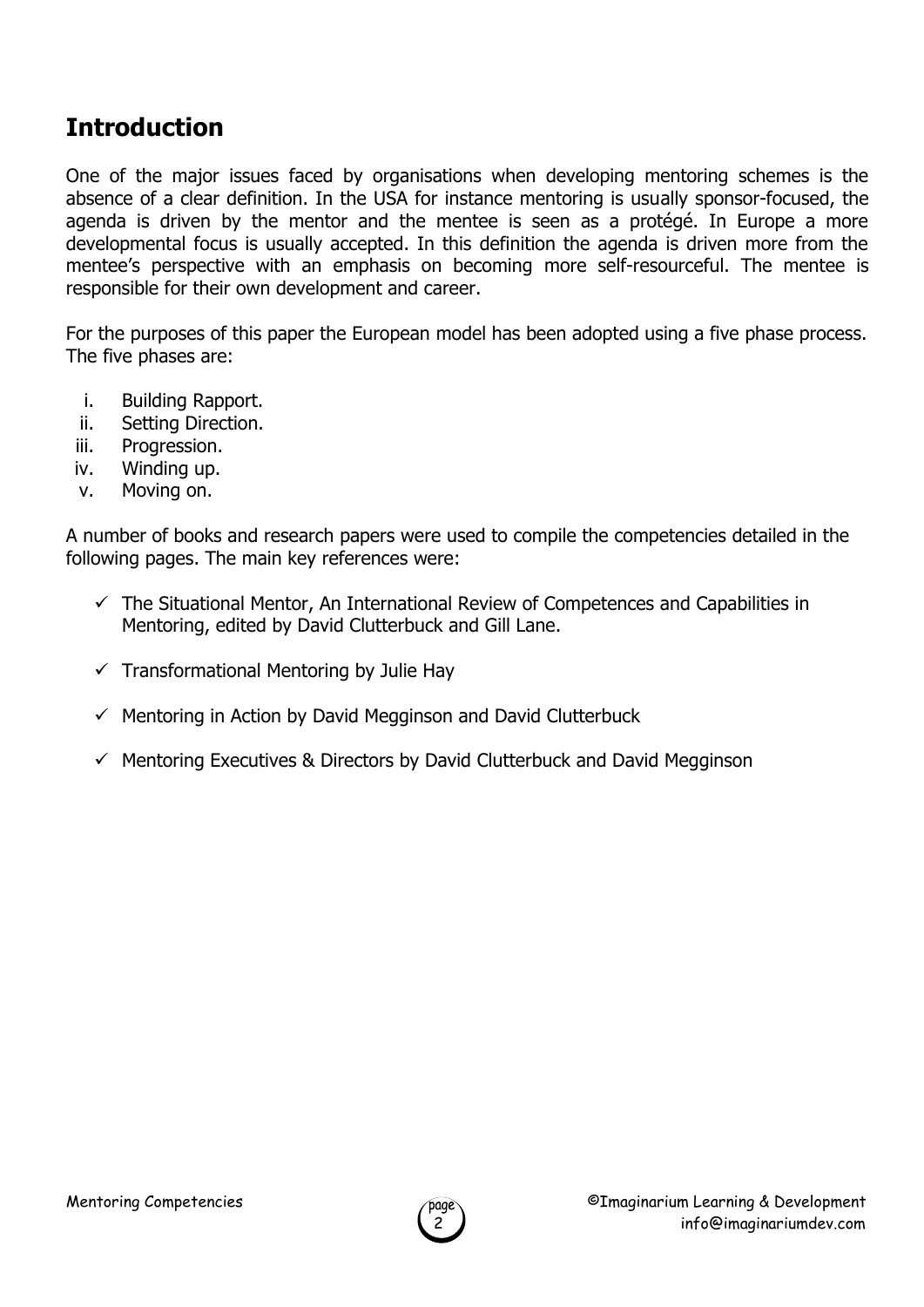#### **Self Awareness**

Has a clear understanding of own personality and behaviour and the impact this has on others.

- $\triangleright$  Uses emotional intelligence to manage own emotions and behaviours when interacting with others.
- $\triangleright$  Role models self awareness by sharing examples and strategies for managing emotions and behaviour in self.
- $\triangleright$  Demonstrates the ability to see an others perspective and is able to consider multiple perspectives.
- $\triangleright$  Recognises if own perspective is contaminating the mentoring process thus avoiding transference.
- $\triangleright$  Seeks support where appropriate in mentoring supervision or via executive coaching.
- $\triangleright$  Responds to and initiates change both at a personal and an organisational level.
- $\triangleright$  Behaves in a confident, assertive manner projecting a sense of command and support to others.
- $\triangleright$  Constantly monitors own behaviour and attitudes to ensure a positive impact.

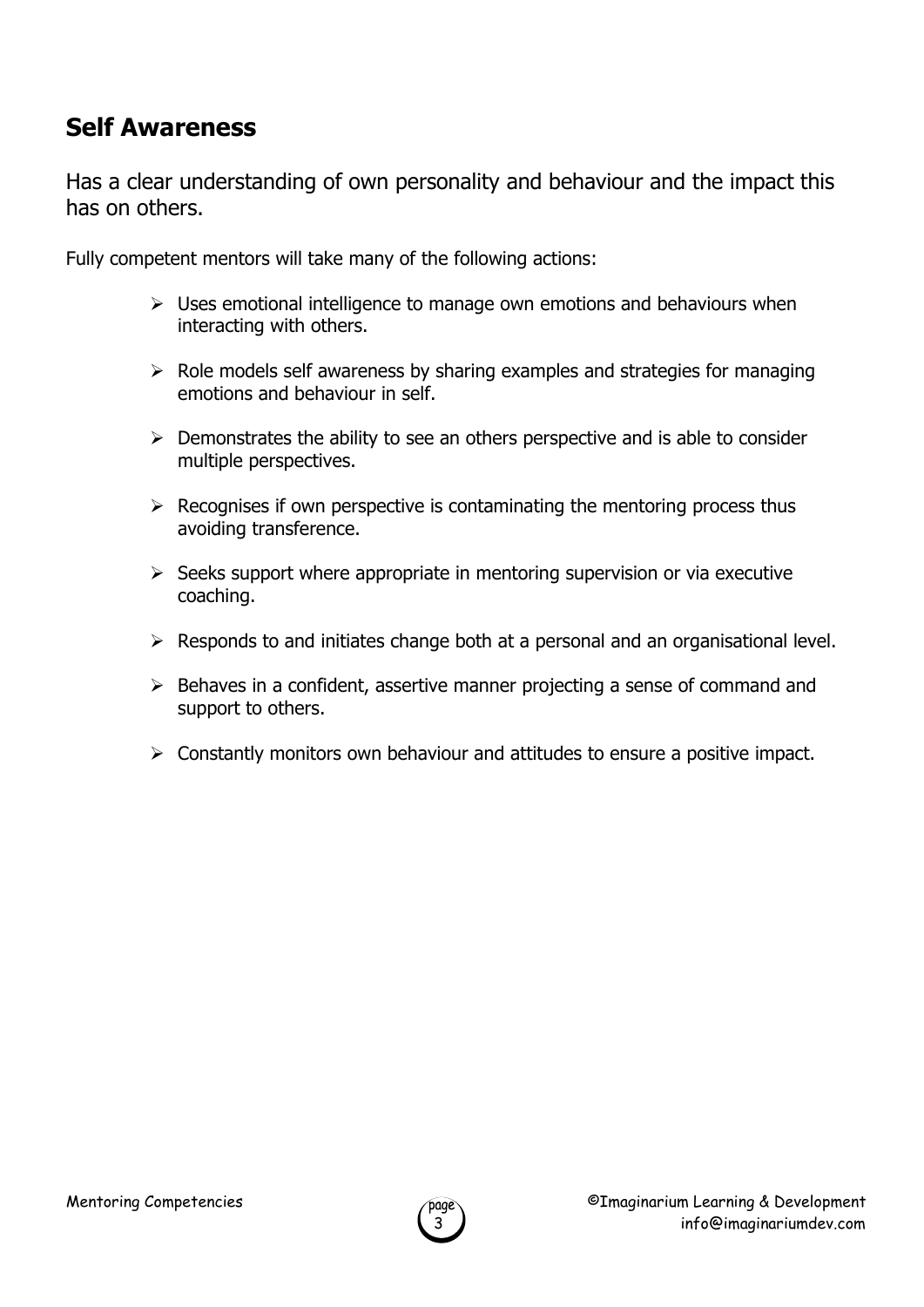#### **2. Behavioural Awareness**

Has an understanding of what motivates people and how they relate to each other.

- $\triangleright$  Recognises and explains patterns of behaviour in others using real examples and models.
- $\triangleright$  Uses emotional intelligence to manage the emotions and behaviours of others.
- $\triangleright$  Is able to accurately predict the consequences of a course of behaviour in others and self.
- $\triangleright$  Recognises different learning styles and offers learning processes that are appropriate.
- $\triangleright$  Gives feed back on mentee's behavioural strategies that enables them to develop more effective approaches.
- $\triangleright$  Recognises and values difference in others.

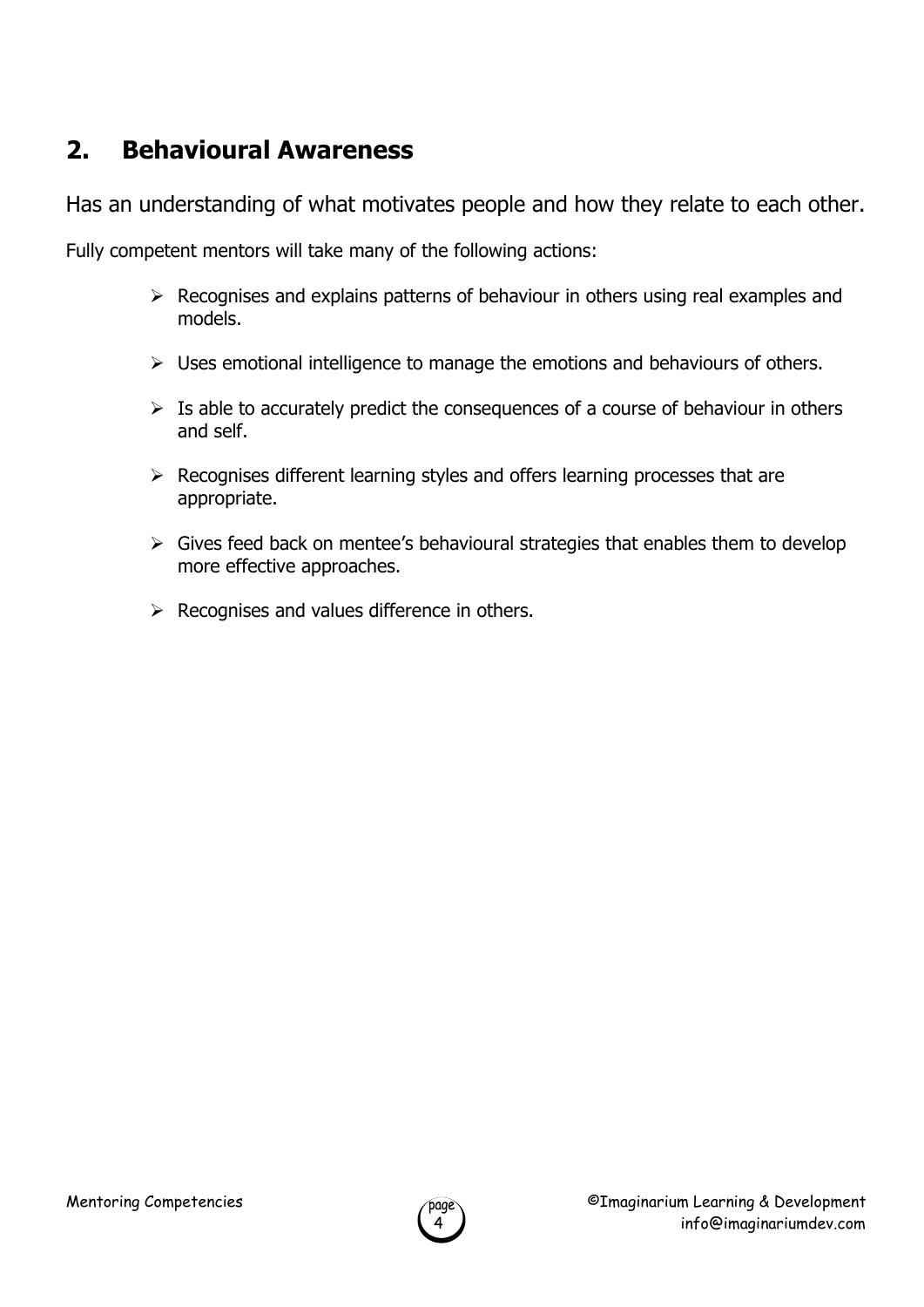#### **3. Business /Professional Savvy**

Has an understanding of both strategic knowledge at a big picture level and specific contextual knowledge of the organisation.

- $\triangleright$  Shares wisdom gleaned from experience.
- $\triangleright$  Provides a corporate overview vision.
- $\triangleright$  Accepts and expects responsibility for self, others, the organisation and environment with the greater good of the community in mind.
- $\triangleright$  Provides specific expertise on procedural approaches that are relevant to the mentee.
- $\triangleright$  Diagnoses, collects and analyses information looking for links, developing and constructing new ideas.
- $\triangleright$  Manages ambiguity and complexity with an understanding of the causes of organisational tensions and paradoxes.
- $\triangleright$  Steps back and views projects and situations from an objective perspective.
- $\triangleright$  Is prepared to laugh at oneself.

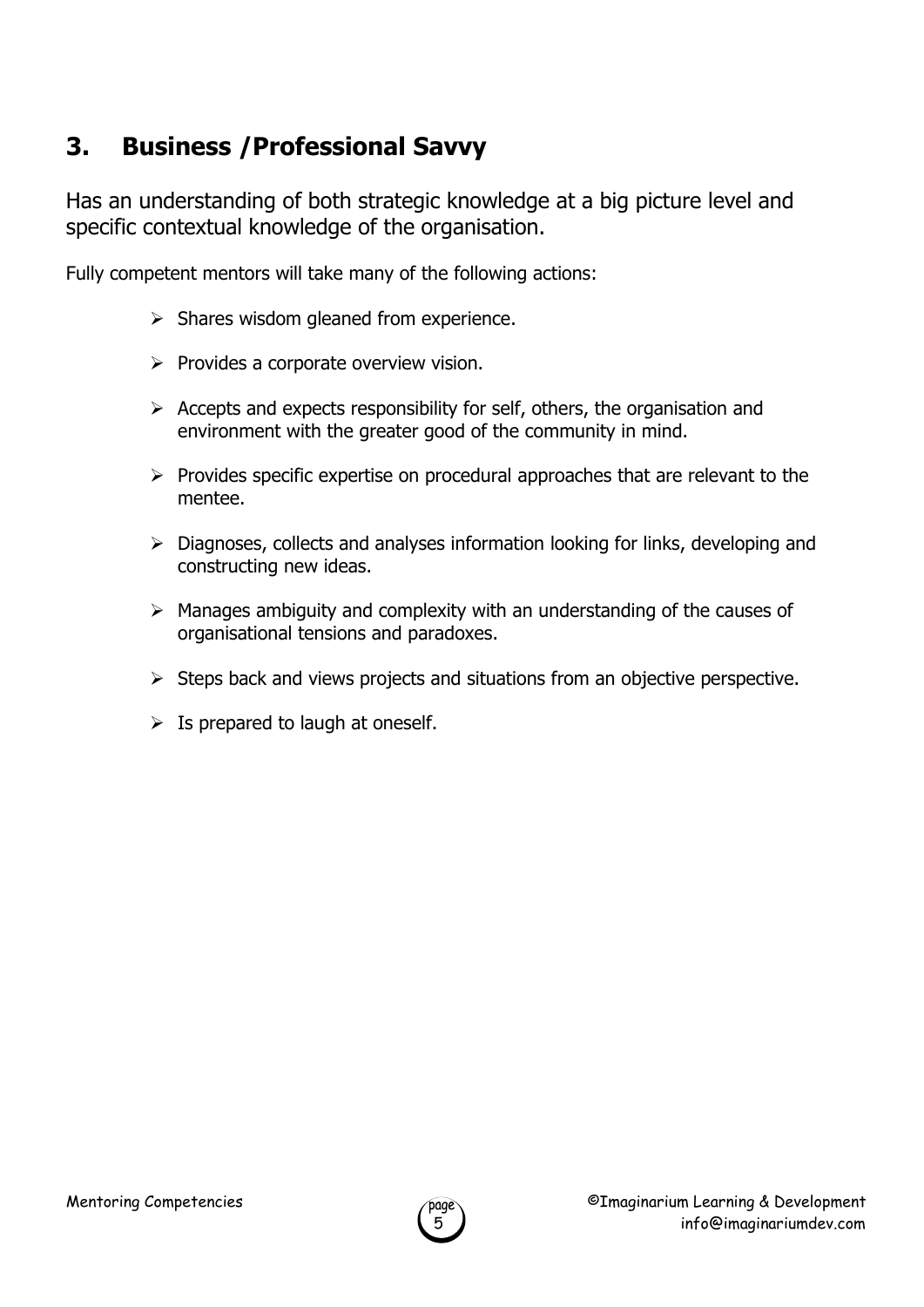# **4. Communication and Concept Modelling**

Communicates effectively and with a range of approaches that are appropriate for the mentee.

- $\triangleright$  Uses active listening skills to understand the mentee's perspective.
- $\triangleright$  Recognises and challenges incongruence in non-verbal, visual signals.
- $\triangleright$  Formulates questions that allow the mentee to reflect and discover their own answers.
- $\triangleright$  Presents ideas in a flexible way to facilitate optimum understanding for the mentee.
- $\triangleright$  Uses congruency in own delivery style.
- $\triangleright$  Shares a range of models that will help the mentee deal with the issues facing them.
- $\triangleright$  Uses parallel processing while listening to analyse, reflect and prepare appropriate responses.
- $\triangleright$  Provides an environment that invites open and full communication to develop.

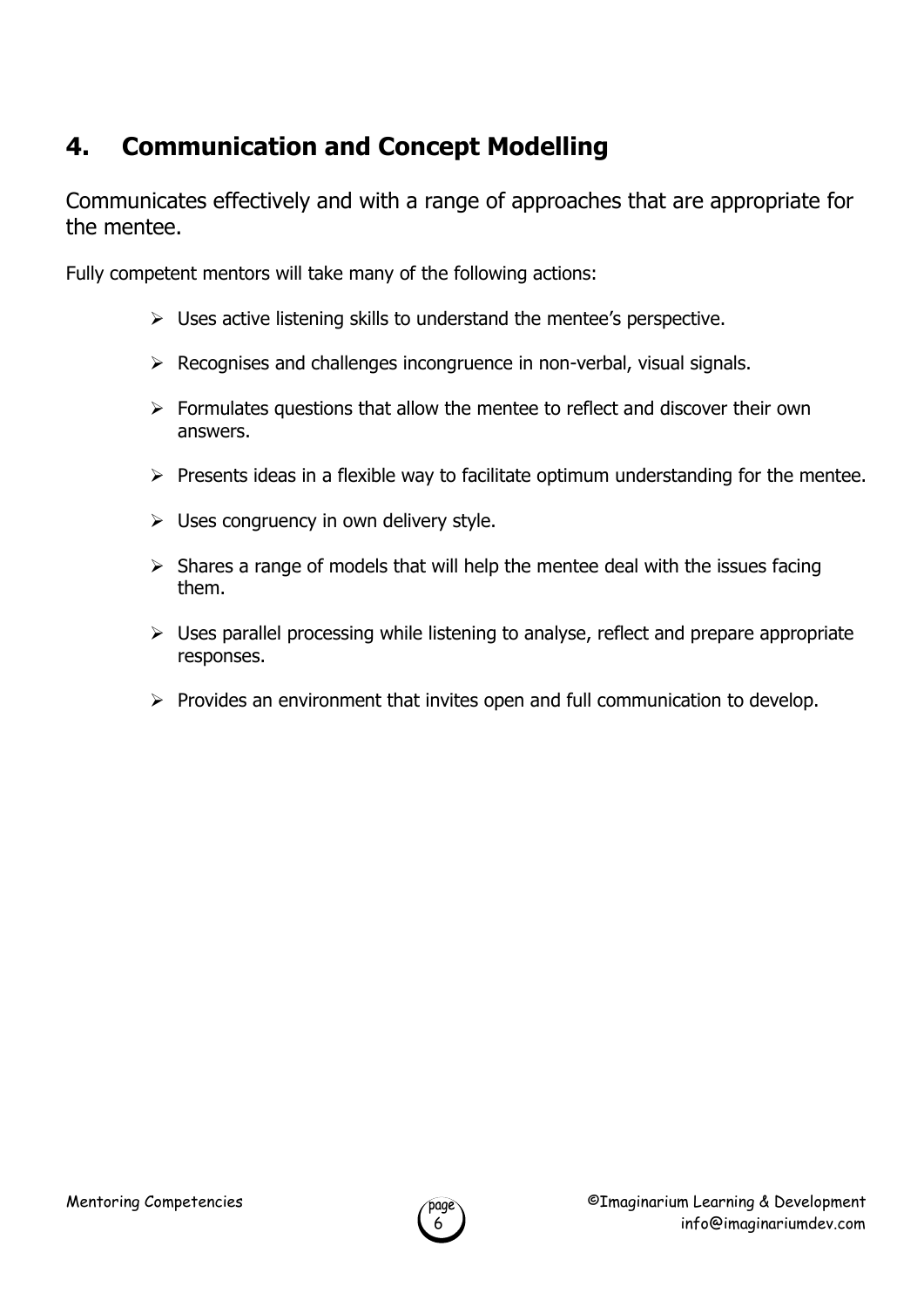#### **5. Commitment to own Learning**

Demonstrates a commitment to own learning and development by fully engaging in a process of continuous development.

- $\triangleright$  Role models self managed learning.
- $\triangleright$  Experiments with new approaches and seizes opportunities to take part in new experiences.
- $\triangleright$  Reads widely, applying and testing new learning.
- $\triangleright$  Sets and follows own development plan.
- $\triangleright$  Seeks and uses behavioural feed back from others.
- $\triangleright$  Reflects on and learns from own experiences.
- $\triangleright$  Perceives mentoring as a mutual learning experience.

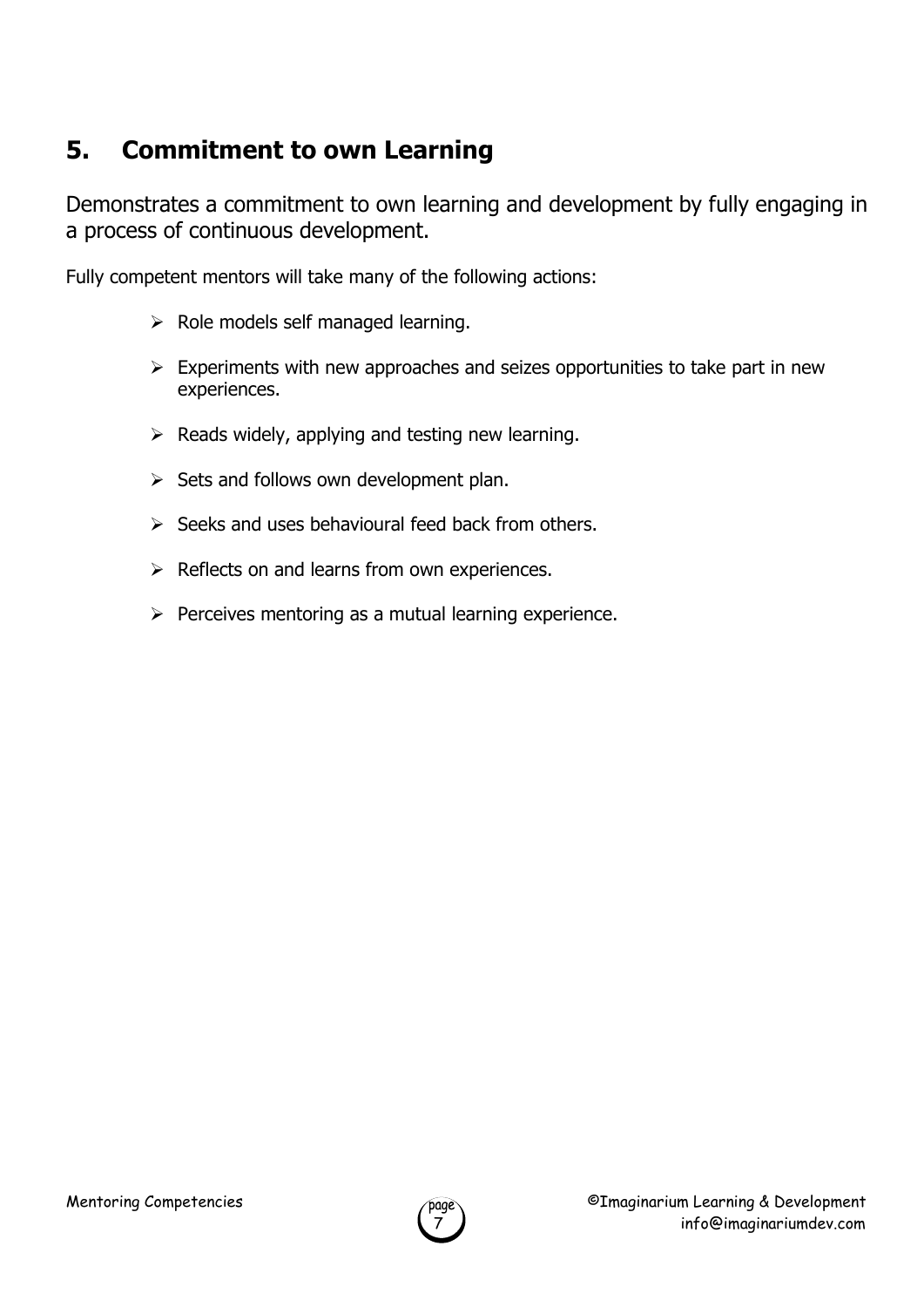# **6. Interest in Helping Others to Learn**

Shows interest in others and takes active steps to help them reach their full potential.

- $\triangleright$  Shares own learning with mentee where appropriate.
- $\triangleright$  Recognise the different developmental roles, the flexibility to move between roles appropriately and comfortably as necessary.
- $\triangleright$  Proactively seeks out information about learning styles and approaches.
- $\triangleright$  Helps others recognise and reach their potential.
- $\triangleright$  Provides constructive feed back on behaviour and strategies.
- $\triangleright$  Offers space for the mentee to test ideas and thinking.
- $\triangleright$  Encourages exploration of new approaches and techniques.
- $\triangleright$  Helps the mentee to set and follow their own development plan.

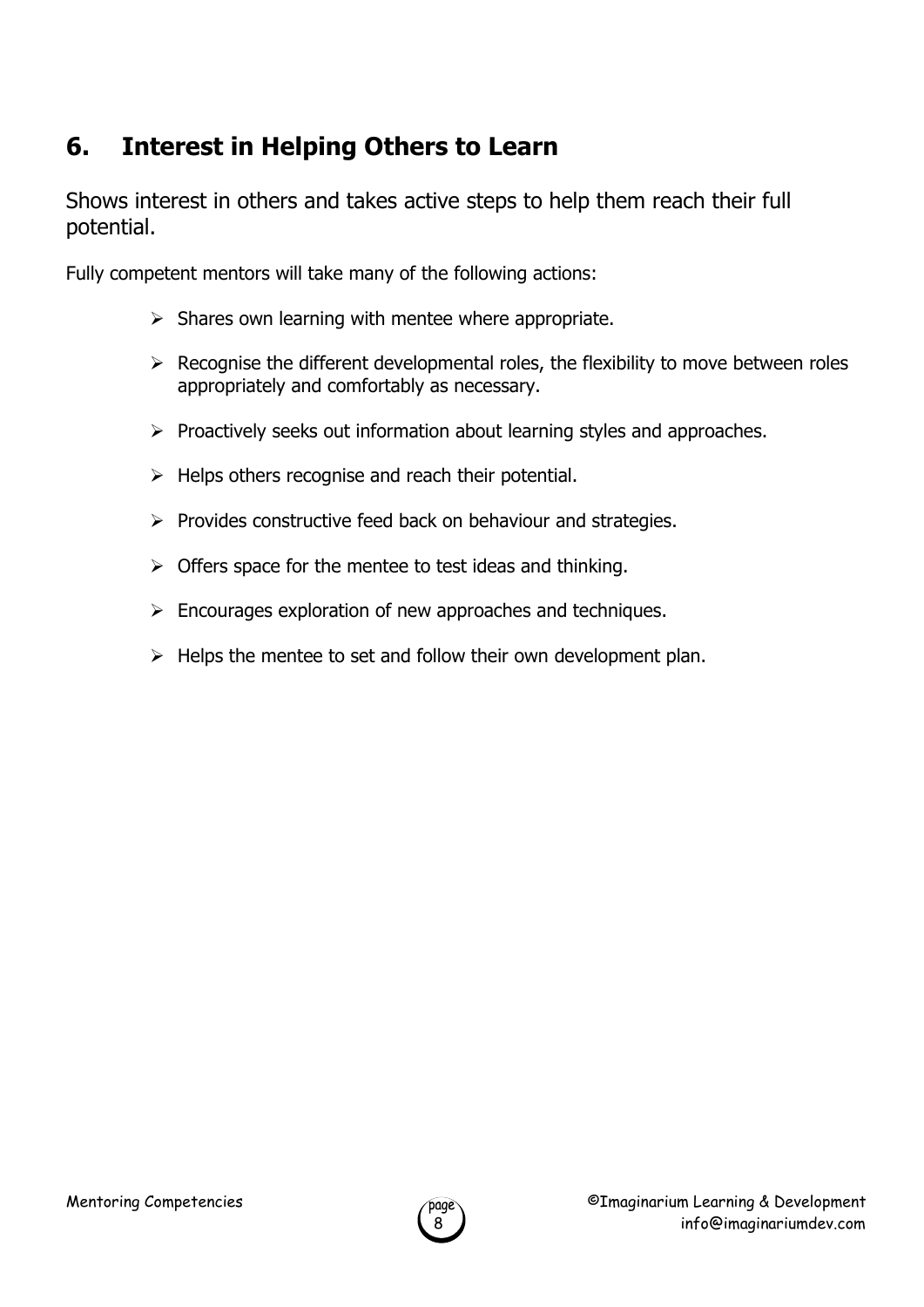#### **7. Relationship Management**

Responds to the mentee's needs with the appropriate level of directness and the appropriate balance of stretch and nurture.

- $\triangleright$  Builds and maintains rapport by establishing a positive, dynamic atmosphere within the relationship.
- $\triangleright$  Recognises and adapts appropriately to the phases of the mentoring relationship.
- $\triangleright$  Provides the mentee with a supportive environment by empathising and giving positive regard.
- $\triangleright$  Fosters openness and trust by example.
- $\triangleright$  Identifies and values common ground and differences.
- $\triangleright$  Steps back and reviews the relationship from time to time.
- $\triangleright$  Provides sufficient challenge in the mentoring dialogue.
- $\triangleright$  Helps the mentee take increasing responsibility for managing the mentoring relationship.
- $\triangleright$  Makes a point of being available and understanding in helping the mentee cope with set backs.
- $\triangleright$  Celebrates the mentee's success in a positive way that enhances self esteem and self confidence.
- $\triangleright$  Role models celebrating success.
- $\triangleright$  Redefines the relationship when it has run its formal course.